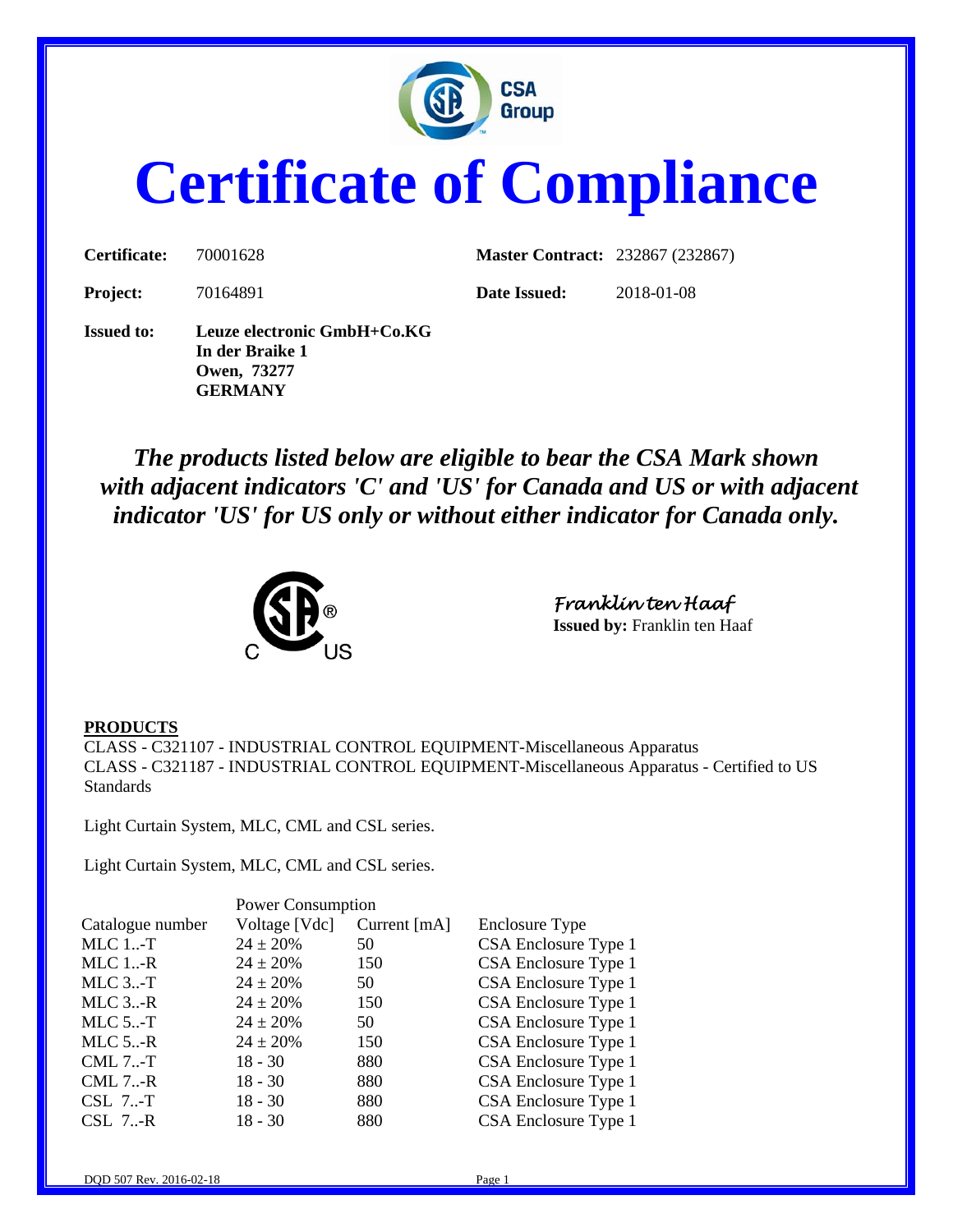

**Certificate:** 70001628 **Project:** 70164891 **Master Contract:** 232867 **Date Issued:** 2018-01-08

Note:

- 1. Suffixes may be added to the Catalogue numbers, to denote the type of device and functional variations.
- 2. The current consumption mentioned above is the maximum current without load. For series CML and CSL the current consumption depends on the length: the longer, the higher the current.

#### **APPLICABLE REQUIREMENTS**

CSA C22.2 No. 0 - 10 - General Requirements CSA C22.2 No. 14 - 13 - Industrial Control Equipment UL 508, Edition 17 - Industrial Control Equipment